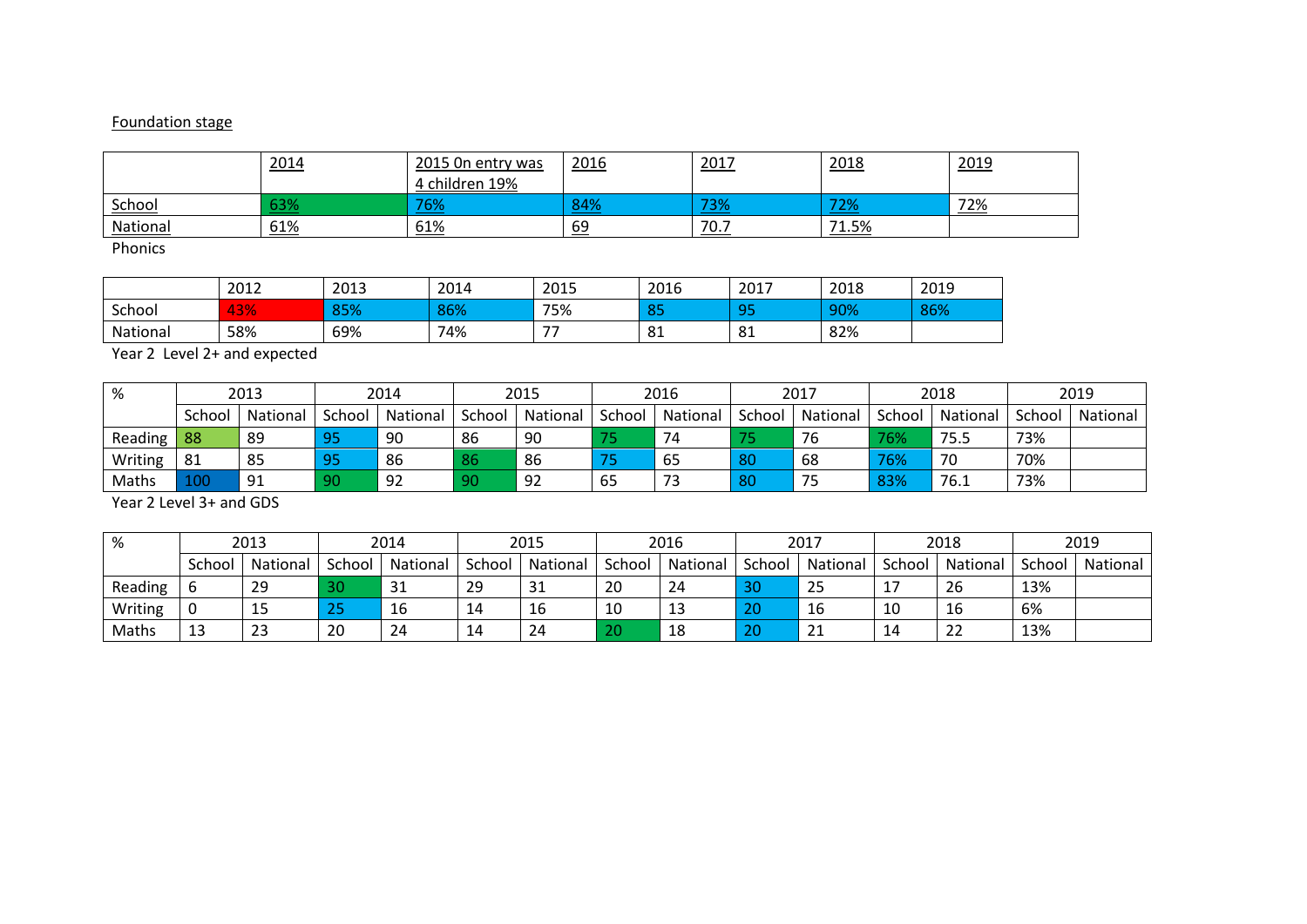| %           | 2013   |          | 2014   |          | 2015   |          | 2016   |                                 | 2017   |             | 2018   |          | 2019   |          |
|-------------|--------|----------|--------|----------|--------|----------|--------|---------------------------------|--------|-------------|--------|----------|--------|----------|
|             | School | National | School | National | School | National | School | National                        | School | National    | School | National | School | National |
| Reading     |        | 86       | -90    | 89       | ΩE     | -89      | 90     | 66                              | 76.2   | 71<br>1 L . | 95.2   | --       | 80%    | 73       |
| Writing     |        | 83       | 100    | 85       | 100    | 85       | 90     | 74                              | 95.2   | 76          | 90.5   | 78       | 90%    | 78       |
| <b>SPAG</b> | О 1    | 74       | 80     | 76       | 90     | 76       | oς     | $\overline{\phantom{a}}$<br>د ، | 95.2   | 77          | 95.2   | 78       | 95%    | 78       |
| Maths       | 81     | 85       | 100    | 86       | 100    | 86       | 90     | 70                              | 95.2   | 75          | 76.2   | 76       | 85%    | 79       |

### Level 5+ and GDS

| %           | 2013   |          |           | 2014     |       | 2015     | 2016<br>2018<br>2017 |                |        |          |        | 2019    |        |          |
|-------------|--------|----------|-----------|----------|-------|----------|----------------------|----------------|--------|----------|--------|---------|--------|----------|
|             | School | National | School    | National | Schoo | National | School               | National       | School | National | School | Nationa | School | National |
| Reading     | 63     | 44       | -50       | 49       | .62   | 49       | 30                   | -19            | 19     | 25       | 52     | 28      | 30 %   |          |
| Writing     | 56     | 30       | -30       | -33      |       | 33       | 10                   | 15             | 20     | 18       | 24     | 20      | 25%    |          |
| <b>SPAG</b> |        | 28       | <b>50</b> | 52       |       | 52       |                      | 23             | 38     | 31       | 52     | 34      | 45%    |          |
| Maths       | 44     | 41       | 35        | 42       | эz    | 42       | 20                   | 17<br><b>L</b> | 23.8   | 23       | 38     | 24      | 40%    |          |

#### APS

| %           | 2013   |          |        | 2014     |        | 2015     |        | 2016     |        | 2017     |        | 2018     |        | 2019     |
|-------------|--------|----------|--------|----------|--------|----------|--------|----------|--------|----------|--------|----------|--------|----------|
|             | School | National | School | National | School | National | School | National | School | National | School | National | School | National |
| Reading     | 30.4   | 28.5     | 29.1   | 29       | 30.4   |          | 106.7  | 102.6    | 103.3  | 104      | 108.4  | 105      | 106.   | 104      |
| Writing     | 29.6   | 27.5     | 28.8   | 27.9     | 30.1   |          | N/A    | N/A      | N/A    | N/A      | n/a    | n/a      | n/a    | n/a      |
| <b>SPAG</b> | 30     | 28       | 29.1   | 28.6     | 30.7   |          | 109.9  | 104      | 107.4  | 106      | 108.2  | 106      | 108.6  | 106      |
| Maths       | 29.3   | 28.7     | 29.1   | 29       | 31.6   |          | 107.3  | 103      | 106    | 104      | 105.5  | 104      | 107    | 105      |

#### KS 2

# Level 4+ and expected